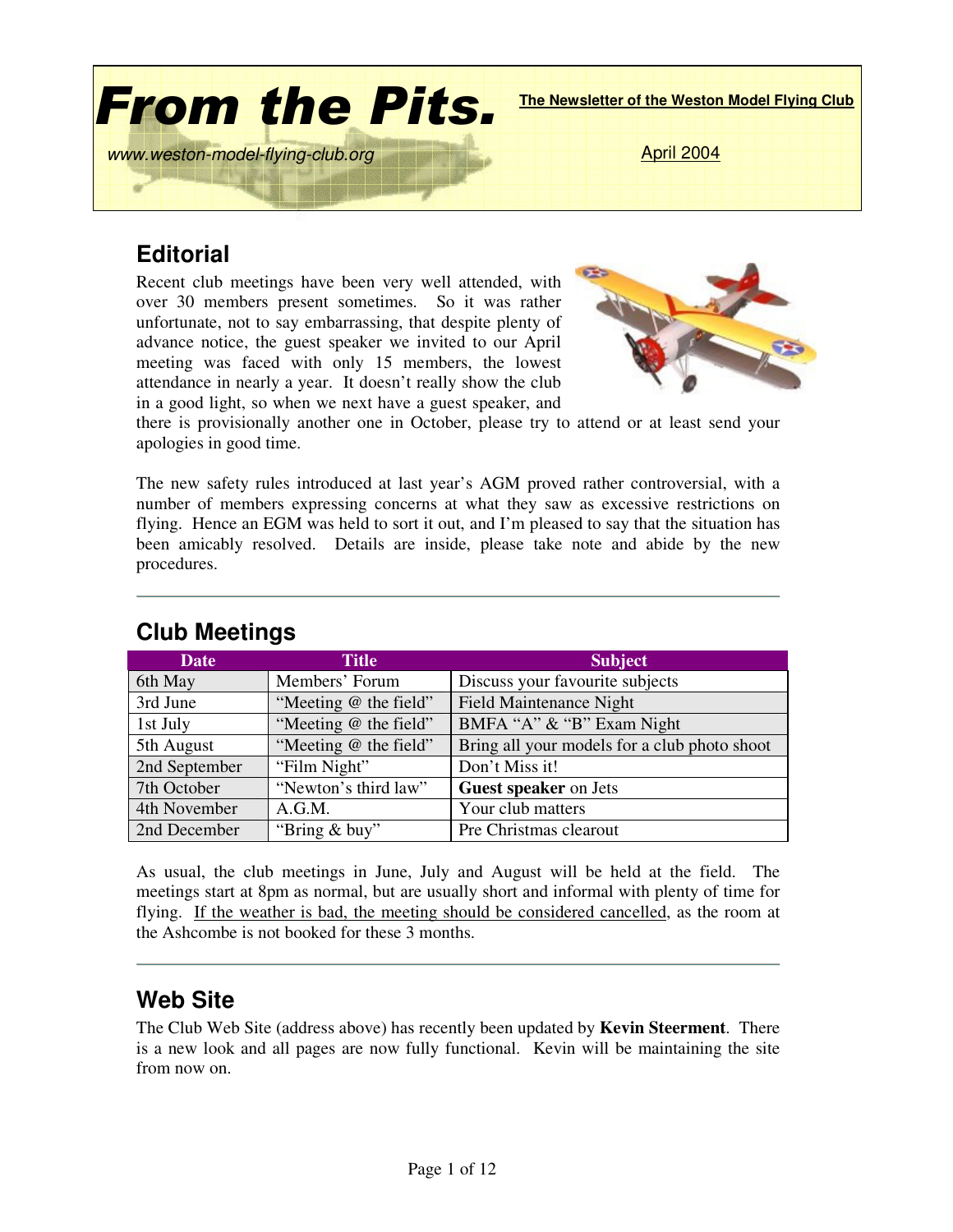# **EGM / Safety Rules**

In the last newsletter I described the new safety rules and procedures which were agreed at the AGM in November. These were also included in the information packs which every member received on joining this year. Since then however, a few concerns have been expressed about the restrictions, particularly the large No-Fly Zone extending to infinity and the requirement to do cross-wind landings if necessary to avoid it.

So in response to these concerns an Extraordinary General Meeting was arranged on the 18<sup>th</sup> of March to resolve the issue.

As agreed at the EGM, the field layout is now as shown here.

The pits will be sited at position **A**, **B** or **C** depending on wind direction. The flight line should be at right-angles to the pits,

The No-Fly Zone is now rather narrower. It takes in the car park and pits, and extends back to half the adjacent field, i.e. you can fly behind the cars but **well** behind them. Obviously the zone extends to cover the pits, so for example if the wind is Northerly, the pits will be at **A** and the zone will include **A** as well as the area shown.

At some time a movable fence (probably from orange plastic) will be erected on the rough grass between the flying patch and the pits to prevent over-runs.



Really, all this comes down to common sense. The whole issue has blown up because, despite numerous warnings in the newsletter and at club meetings, some people had continued to fly over the cars or pits. **It cannot be stressed too strongly that this must not happen again**. Please note that flying over the cars or pits is forbidden in the Club rules, and the Club constitution states that anyone violating the rules can be suspended or expelled. So enjoy your flying, but just get used to always keeping clear of the pits & cars.

# **EGM / Other Rules**

Also at the EGM the following changes regarding novice flyers were made to the rules:

- Rule 8c (A-Certificate required to fly unsupervised) was changed to refer to fixed-wing flying only.
- Rule 8d was added to refer to Helicopters:

The Safety Officers and / or their nominees will check the progress of novice helicopter fliers, and if they are satisfied, will allow the pilot to practise hovering alone below 10' altitude. No more than two such novices will be permitted to fly at any time. For manoeuvres beyond hovering the trainer will advise at first until he is satisfied of the pilot's competence.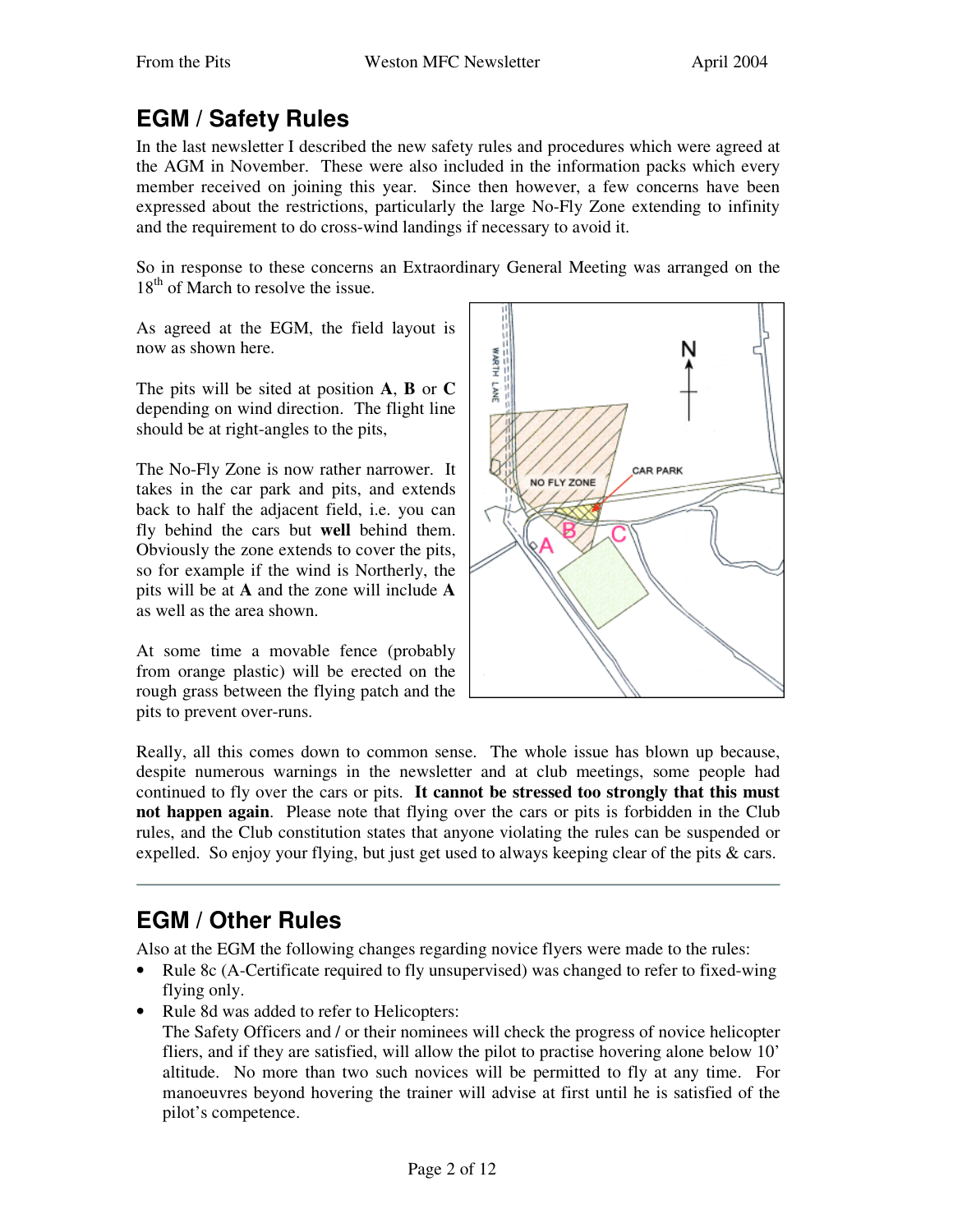## **Casualties**

Some people will go to great lengths to avoid being featured in these pages. **Alan Meaney** did his best to hide the evidence of his helicopter crash in his car boot before I arrived, but reckoned without a passing member of the Weston paparazzi who snapped the mangled remains…





**Dave Beacham**'s return to flying didn't last long before he also contributed to the Casualties page with this Evolution whose wings folded in mid-air after a high-speed pass.



Dave followed that up by demolishing **Roger Moore**'s long-serving Jupiter by entering a spin and not leaving it!

My thanks to **Peter Jones** for the previous two photos. And speaking of Peter, here he is making his own appearance with a Ready2 that's, well, not really ready for much any more…





And finally, if you haven't heard, spare a thought for **Brian Grace**, who arrived with a brand new Ripmax trainer, was thrilled with its performance and had a really good day's flying, only to trip over on the way back to his car, fall onto the model and flatten it… At least it's been repaired since! See Brian's letter a few pages further on.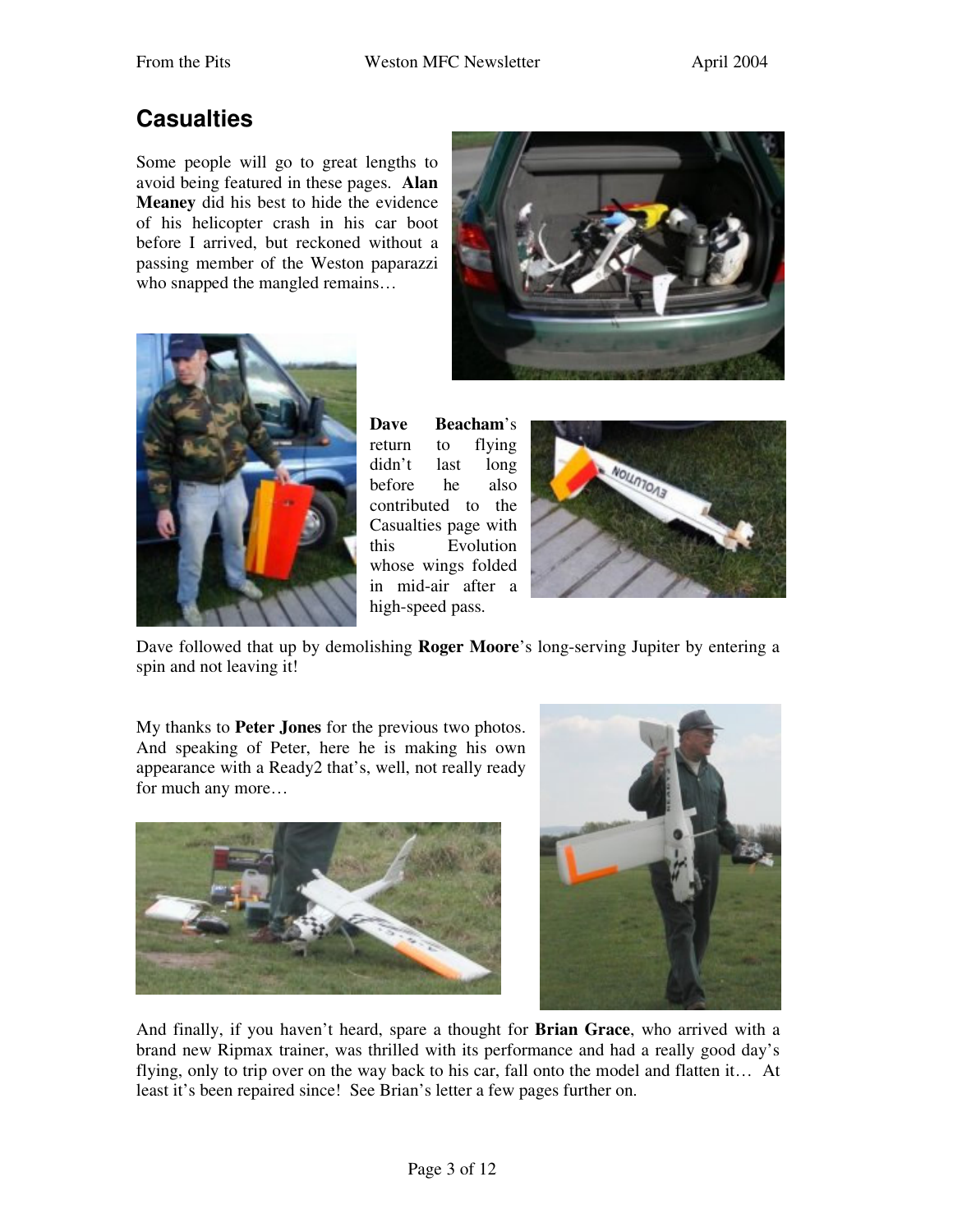# **Buy Your Own Flying Field Here!**

#### *You too can own your very own flying field; all it takes is money!*

Seriously, we've been considering buying a flying field for some time and have looked at a variety of fields in and around Weston. But as we've looked around and viewed more fields, we've realised that the field that we lease is a good, possibly best, option.

Through **Pete Woods** (thanks Pete!), information has been obtained from High Wycombe and Chesham Clubs on how they went about buying their fields and very interesting reading it is too! They had to start from scratch, find a field, buy it and



then get planning permission. It took them a long time. We have an apparent advantage, we have a field and 7 day planning permission; all we have to do is buy it.

Hence, over the past few months we've made a determined effort to plan how to raise the money, which we will need to purchase the field at Lower Wick Farm. We have made an offer to the farmer of £28,000, which he has turned down. We will approach him again.

#### *In the meantime, to date –*

- A small number of members have pledged  $£10,500$
- We asked North Somerset Council and they have promised a sum of around £3,000
- We approached our Bank (HSBC) and they have indicated that a loan of up to £20,000 could be made available. However, this would need to be repaid from the Club's income and, even if possible, that would put a severe strain on the Club's resources.

Hence we need to raise more money, but from where?

We have prepared letters asking for donations/sponsorship to help purchase our field and we are in the process of mailing them to a variety of organisations. These fall into three categories -

- Model Trade; our club is worth about £40,000 pa to the trade and we hope the trade will be prepared to support our efforts.
- Local companies; we are a local social amenity in which their employees and customers can participate.
- Award bodies; Lottery, Sport England etc whose purpose is to support sports clubs and good causes.

As of this moment we don't know what sort of response there will be but as the saying goes, "If you don't ask, you don't get!"

We'll keep you in touch as with progress as it happens.

#### **Ron Bebe, Mike Ling, Robin Muir**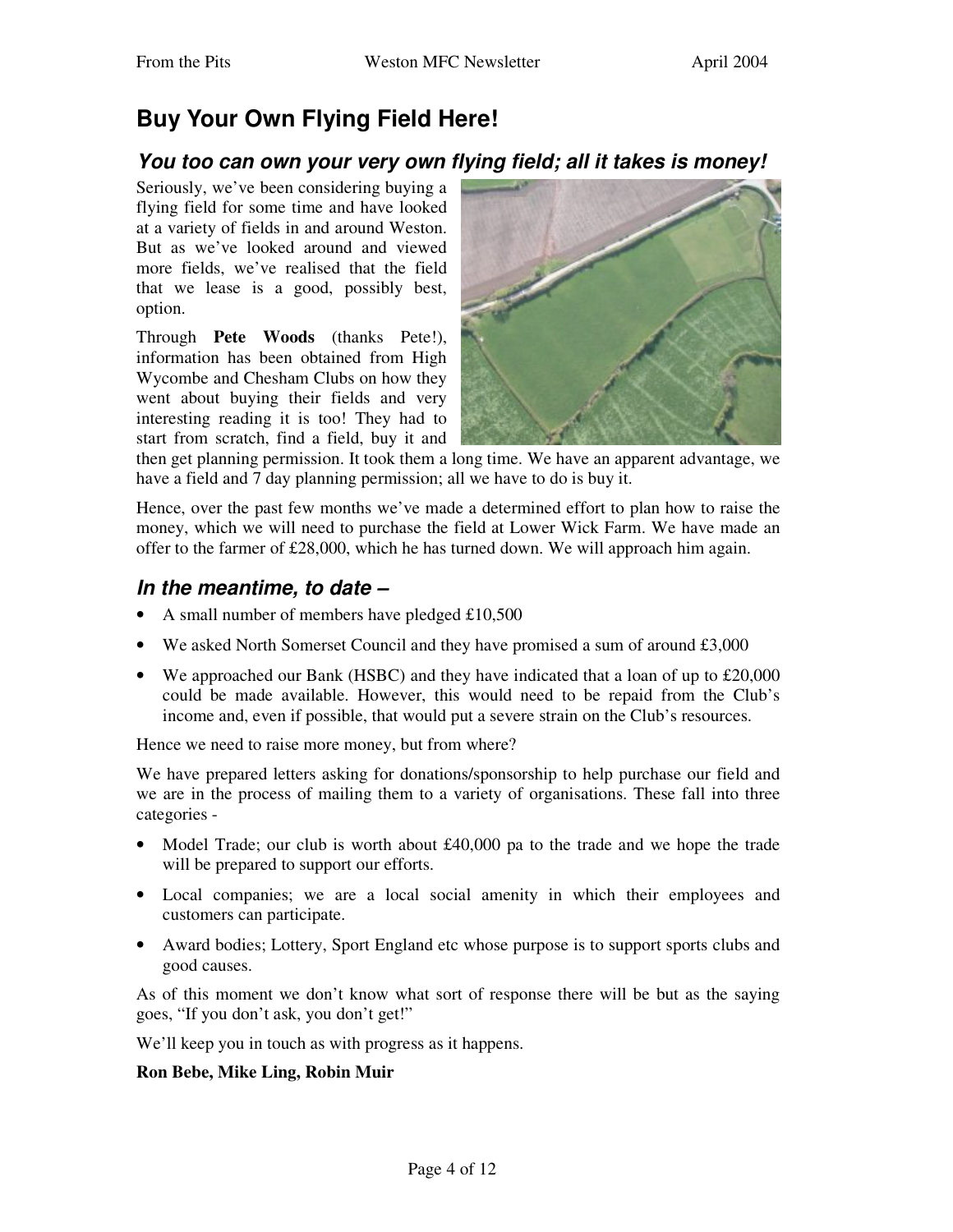## **Scale Project – Berliner-Joyce OJ-2**

"Berliner Who?" Don't worry, I've not yet found anyone else who has heard of this company either. It began as the Berliner Aircraft Company in Maryland USA in 1920, merged with Joyce Aircraft in 1929, and with General Aviation Corp. in 1930, later to become North American Aviation. The factory was closed in 1934 and the name Berliner-Joyce disappeared forever. End of history lesson.



The OJ-2 of 1933 was a

reconnaissance / spotter aeroplane for the US Navy. It was not really a successful aircraft; only 38 were produced in the days when production runs of hundreds were common. None survive today.

I first came across the plane in the Paul Matt Collection. I've described this before in a previous newsletter, but briefly it's a couple of books and supporting CDs giving detailed 3-view drawings & photos of a number of rare aircraft, mainly from the inter-war years. The OJ-2 caught my eye and I was determined to build one.

I first scanned the drawings into my computer and imported them into the TurboCad program as bitmap images, scaled to the correct size for the model, which is built to 1/7 scale. Here I drew on ribs, formers etc. which were then printed out to form paper templates and plans. The templates were stuck to balsa or ply sheet using spray mount adhesive and cut round.

Construction was based heavily on my experience with my



Gloster Gladiator. The fuselage is made from a central box structure for strength, with curved formers added on the top, bottom and sides to give the correct shape, and then stringers and sheeting were added. The wings are pretty conventional built-up structures with inset 'Frise' ailerons using Robart hinges extended with aluminium tubes so that the pivot points are in the correct positions.

The radial engine is very prominent on the OJ-2, with only a narrow cowl over it, so I had to do a full 9-cylinder dummy engine. Cylinders were made out of balsa discs threaded onto 3mm dowel, pushrods were also from dowel, and the engine plate and cowl were fibreglass mouldings. Inlet and exhaust pipes were cast in polyester resin filled with micro-balloons, from latex rubber moulds.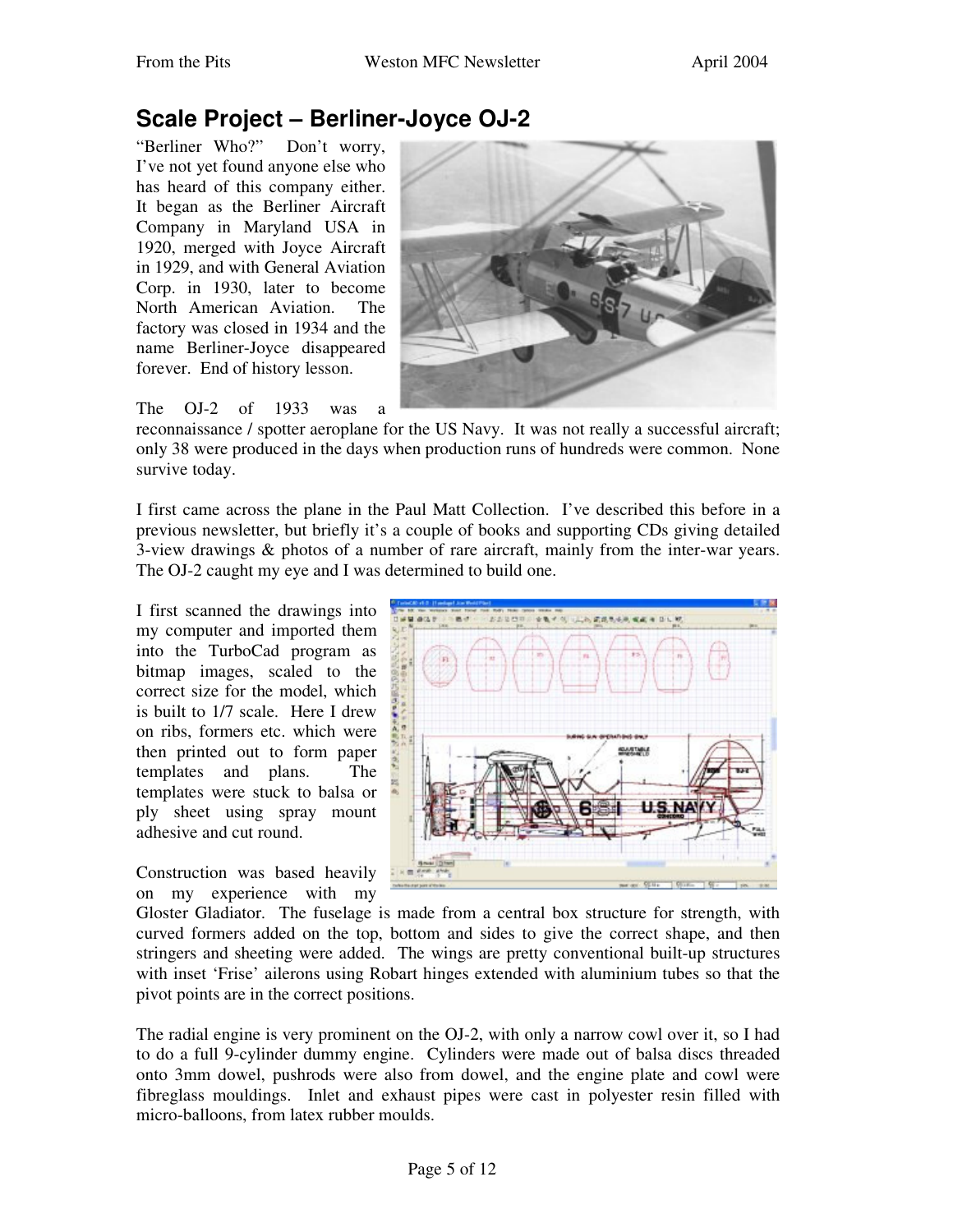Covering is Solartex throughout. The top surface of the top wing actually has two layers since yellow on its own is rather transparent, so I covered it with white first of all, then yellow. The top of the fuselage, which is metal on the fullsize, was sprayed with primer, rubbed down to remove the visible overlap between the pieces of Solartex, and then sprayed light grey. I used Solarlac paints in general, with some acrylic & enamel for the dummy engine and interior. The markings are cut from Solartex, the lettering and fuselage badge having been printed out from the computer, stuck on the Solartex with spray mount, and cut round.



Hatches and inspection covers were cut from thin aluminium, commonly known as printers' lithoplate, although I got mine from cutting up aluminium drinks cans and annealing the metal. It's easily cut with scissors or a knife, and rivets or fasteners can be simulated by making indentations from behind with a nail or gear wheel before gluing on with cyano.

The rest of the rivets / fasteners on the fuselage and cowl were made by the 'tape method', i.e. spreading filler over a piece of masking tape with holes cut in it to form a row of raised dots.

The rigging is elastic cord and is only for scale effect as the wings are very strong, although it does hold the inter-plane struts in place; holes in the ends of the struts engage in wire hooks in the wings and the elastic holds the struts against the hooks.

Power is from an OS 52FS 4-stroke which should be easily sufficient given that the real thing was quite a sedate flyer. It's mounted inverted and is pretty well hidden by the dummy radial engine.

Cockpit detail is yet to be added, other than the crew, two US Navy figures from 'Pete's Pilots'. That and other detail should take up another month or so.





So it's not taken to the air yet, but hopefully by the time of the next newsletter it will have flown, and I'll be able to include some flying pictures.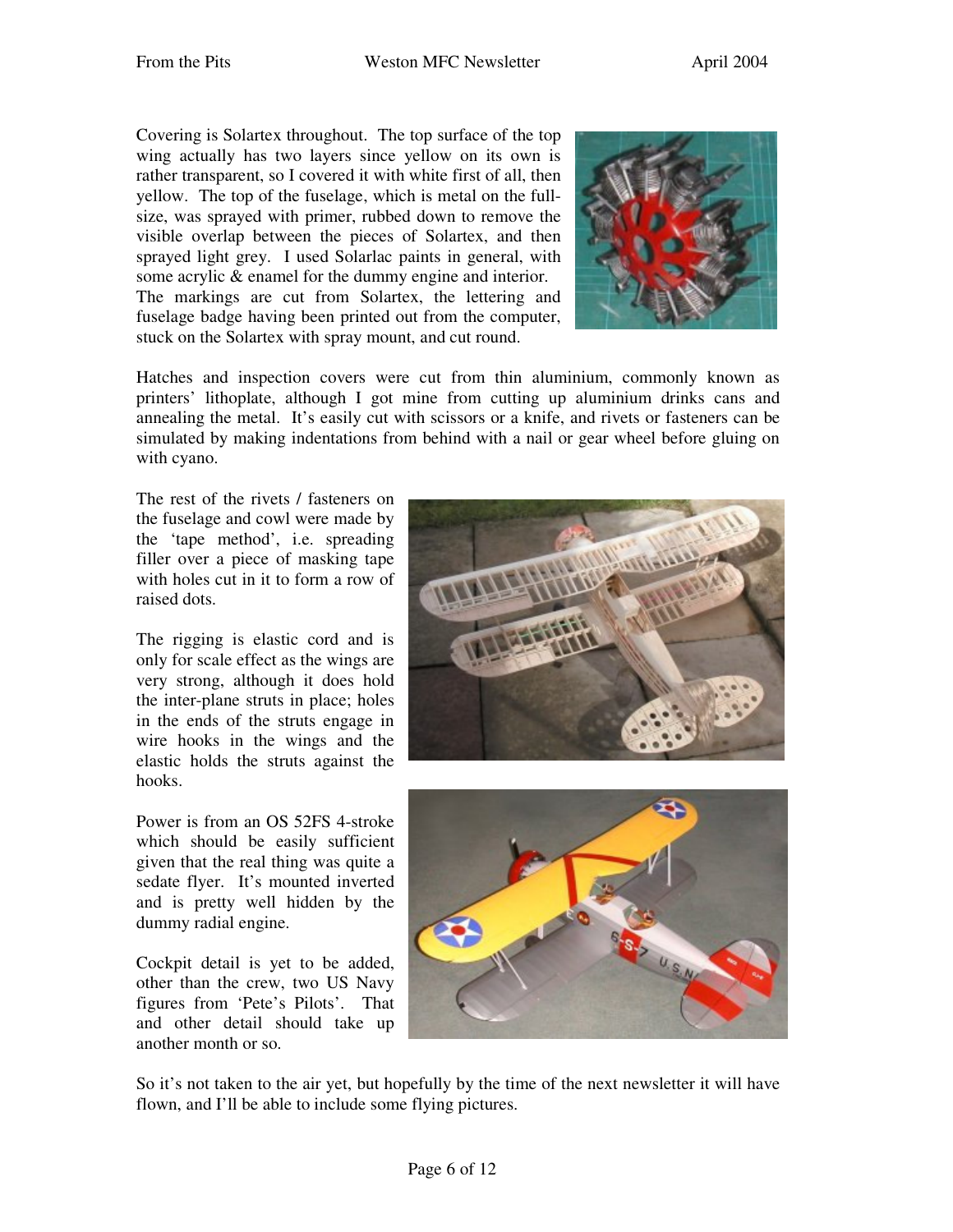#### **Seen at the Field**

**Kevin Aldridge**'s scale Hughes Notar (NO TAil Rotor) hovers over the field. Directional control is achieved by an engine-driven fan which drives air down the boom to the exit slot visible here, controlled by a servodriven gate valve. The model is apparently a bit underpowered and has less directional authority than a



conventional helicopter. One problem is that it can't just be fitted with a larger engine, because a slower revving engine would move less air through the fan, reducing the directional control even more. Looks good in the air though.

## **Aerial Photos**

For those of us who have been curious or just plain nosy about the construction work going on at the sewage works just past our field, here is a sneak look, taken from a camera on board my Kadet trainer at about 200m (600ft) altitude.

The new constructions are the tanks in the centre of the picture.

The red shapes just visible beside them are the cranes whose jibs you can often see from our field.



## **Sandown Show**

Yes it's nearly that time of the year again. Dates for this popular event are May 22nd and 23rd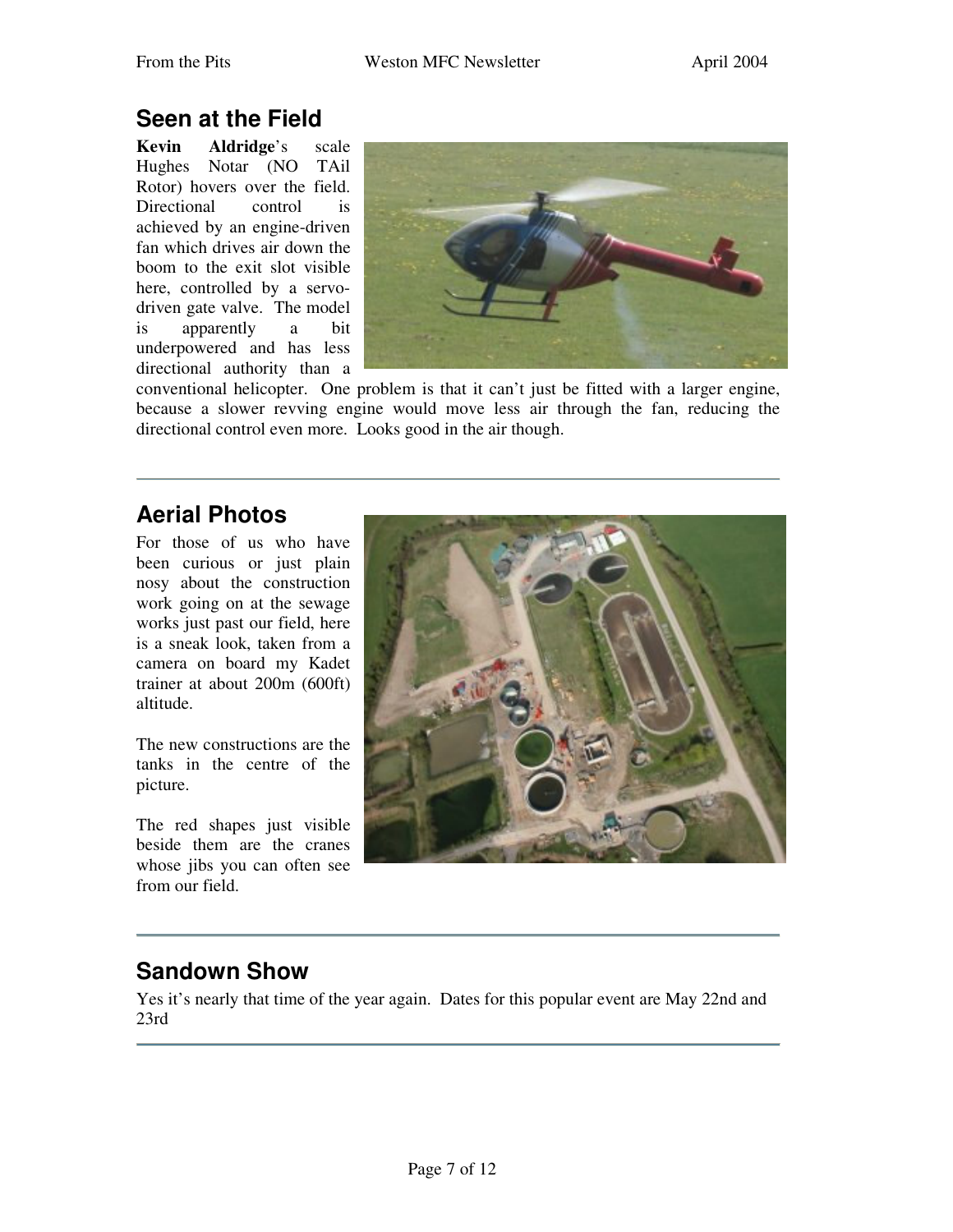#### **The Power of the Web**

When I finished my Gladiator scale model a few years ago I put some pictures on my website (www.cix.co.uk/~iarmstrong), more for my own amusement than anything else. Apart from a brief mention in a previous newsletter I hadn't publicised it anywhere. Last year however, I received an email from a guy in Norway who had found the site through a search engine; he was also building a Gladiator from the same Brian Taylor plan and wanted some advice. We've since exchanged several emails and are following each other's scale activities. Hence it's always worth telling people about what you're doing, you never know where it might lead! Yes, you can take that as a very strong hint to contribute more to this newsletter…

**Sverre**, for that is his name, also put me onto a very good web forum site for anyone interested in serious scale modelling: www.rcscalebuilder.com

#### **Tails of Woe…**



An article in one of the model magazines recently bemoaned the strength, or lack or it, of some of the current crop of ARTF models, particularly with respect to the tailplane, which can fail in flight. As you can see from the pictures, this has also happened at our club, on more than one occasion. While relatively little damage has occurred here, it's obvious that an aircraft coming apart in the air is potentially very dangerous. So if you have an ARTF, particularly the very light ones now around, take a close look at it and if necessary strengthen the tailplane or any other suspect part, especially if you expect to be doing any sort of rapid aerobatic manouevres.

## **Email**

When sending out the newsletter by email I've had a few which have bounced because of incorrect addresses. When filling out your application form next time, please PRINT your email address carefully so we can read it. And if you've since changed your email address, please let both the Membership Secretary **Paul Lathall** and I know, so we can keep the list up to date.

#### **Safety**

Some people have recently been observed starting their engines with their models facing into the pits. Please remember that models should always face out of the pits when starting engines, even if restrained (and they should **ALWAYS** be restrained).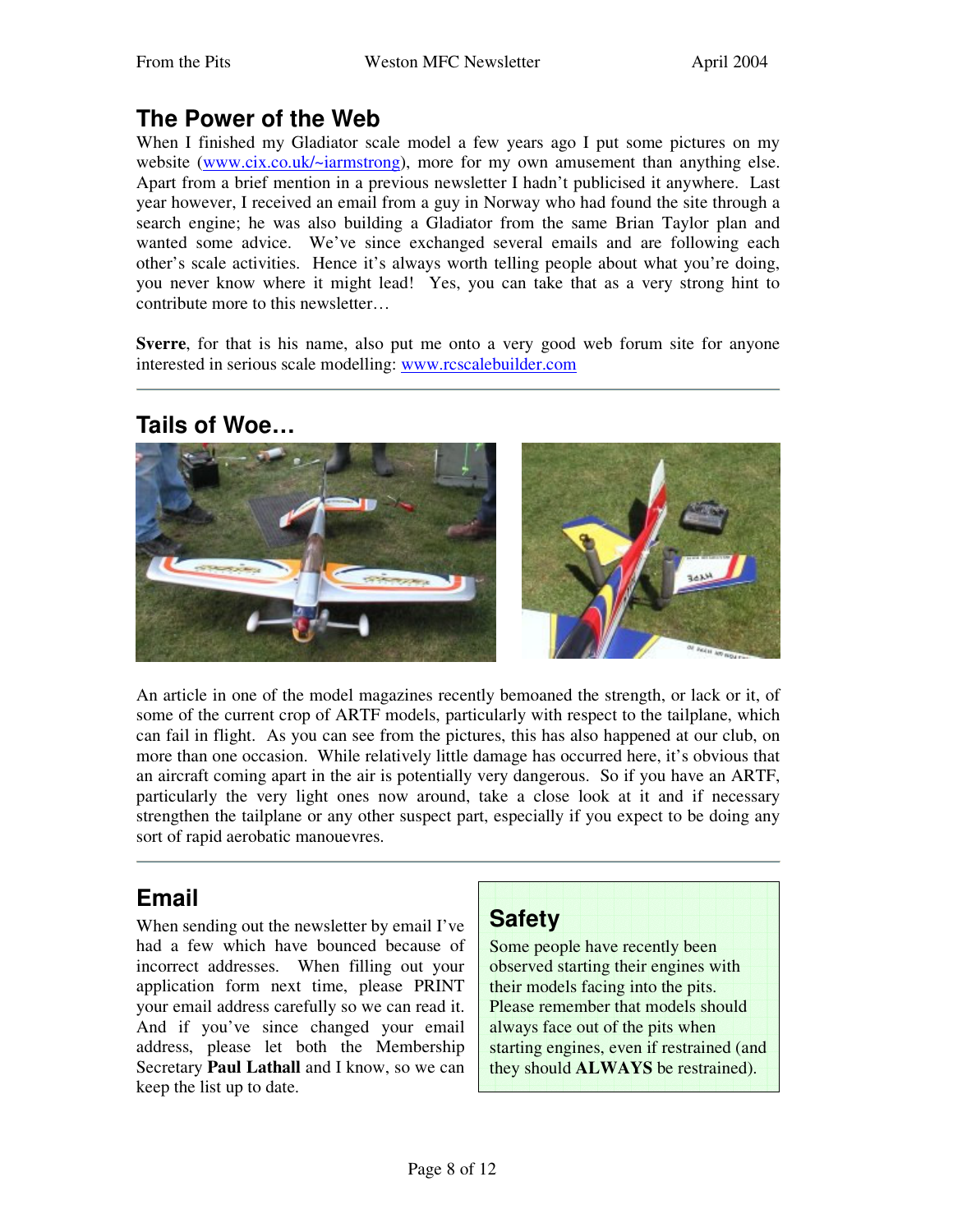#### **What Comes Down Must Go Up.**

Sunday 14<sup>th</sup> March saw an all day visit by the Club to the Helicopter Museum in Weston. As this is something of a spiritual home, we were welcomed by the volunteers who run the Museum and allowed to set up display tables in the main hangar. Although billed as a static display it was a mere coincidence that various flight boxes and chargers appeared discretely under a couple of very wobbly trestle tables and that batteries were soon receiving amps as fast as they could be accepted.



There were a number of scale and sports models on static display and some ARTF helis but of great interest to visitors was a large collection of rubber powered balsa models. These performed extremely well and a concept model of the 'Osprey' rotorcraft regularly travelled the length of the Museum's Wessex helicopter, flying and landing smoothly, proving that you don't need expensive radio and collective pitch to make something work well.



Soon the whine of hard pressed electric motors could be heard as **Dave Cuff** used the still air to fly the Weston Super Models 'blimp' round the rotor heads and tail booms of the exhibits, and after that flying started in earnest. The area in front of the display was perfect for smaller electric helicopters and a brace of Hummingbirds and other indoor models were soon whizzing about between, and occasionally bouncing off, the parked helicopters.

These were joined by a model SRN6 hovercraft which had a James Bond style encounter with the Blimp as the two slid about the hangar with bursts of power and

lots of sideways travel, doing little more than bumping into spectators and generally getting in each other's way. An unkind suggestion that the Hovercraft should attempt to snag the blimp's radio aerial in the prop and winch it down was ignored! During the day Dave built the new Bell 222 bodied Hummingbird and after some teething troubles it performed well, looking beautiful both on the ground and in flight – with wheels it can also be taxied, a new experience for a micro-heli pilot.

Due to the rain and wind, flying by i/c models outside was very limited but the hangar made an ideal place to use the electric models and with some experienced members on hand we had the chance to trim out a pair of reluctant Eco8s, one in particular being so out of trim that it refused to lift off. By the end of the afternoon and following much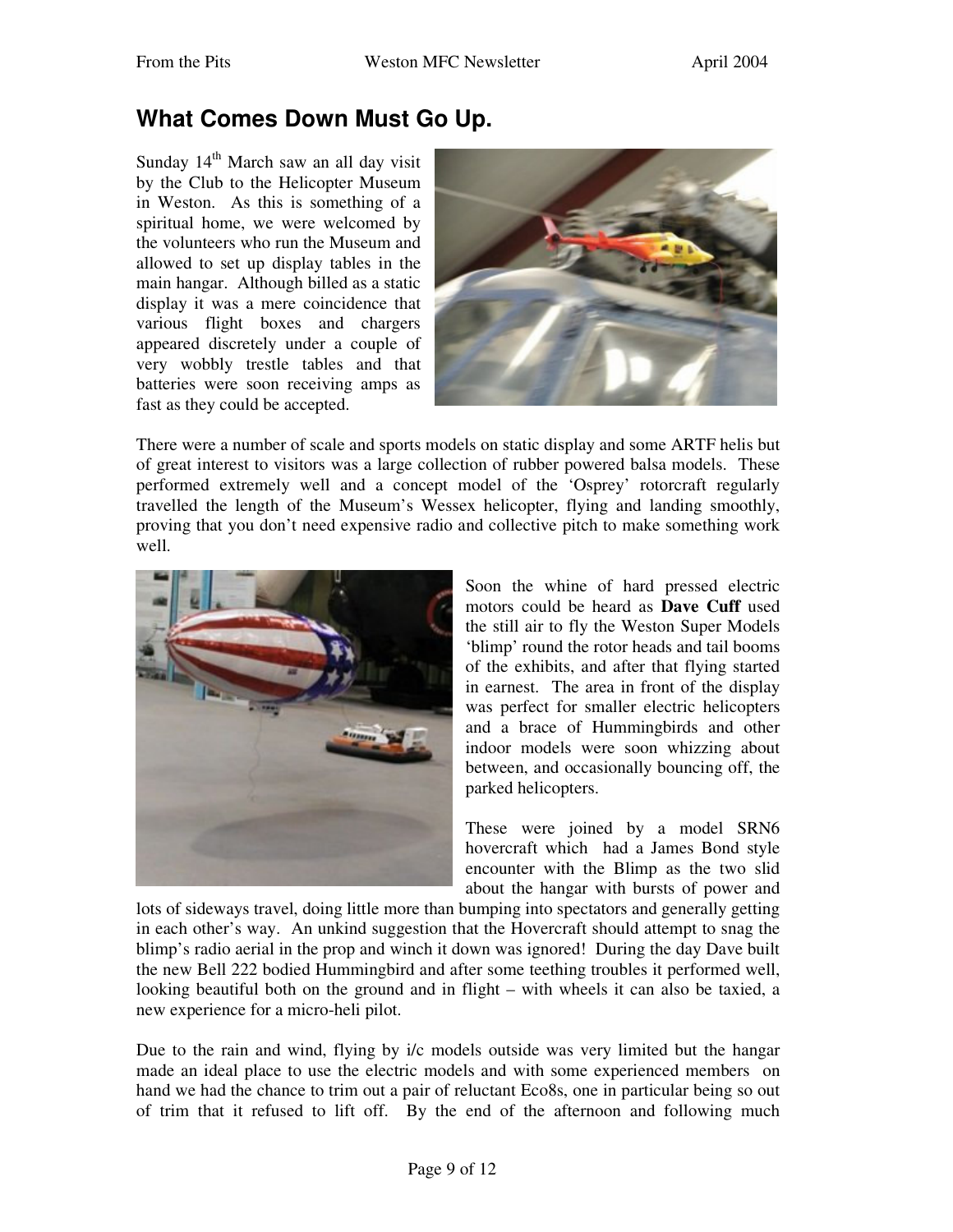discussion and adjustments, both were flying although vibrating badly, one with blade balance problems and damaged transmission, the other with a bent rotor shaft.



There were various minor incidents during the day. My Hummingbird had a heavy encounter with the Museum's Wessex and lost a rotor blade when it tried to fly autonomously into the chopper's open engine compartment, and another suffered minor damage to the fuselage, but the star turn of the day came when it was decided to alter the ballast of the Blimp. As the hangar cooled down towards the end of the afternoon, the helium filled envelope lost lift and needed to have some of the weight (a couple of 2p coins) removed from the gondola.

Unfortunately the laws of physics dictate that if weight is removed from

an object of neutral buoyancy, it will rise. An over-enthusiastic grab for the model as it floated past at head height created a splendid sound of separating Velcro and a muffled exclamation of surprise, leaving an embarrassed person (who shall remain nameless to preserve dignity) holding the gondola and engines of the said machine high above his head.

Unfortunately both Boyle's and Newton's laws now kicked in with a vengeance, and the envelope, relieved of its load, soared majestically into the heavens and lodged itself firmly in the very apex of the hangar roof to the accompanying cheers and shouts of 'pull'. It is likely to remain there for a considerable time until the gas leaks out and it eventually descends – and you thought keeping aloft was the difficult bit!

A very enjoyable day with free admission to the exhibits if you had a model. There was a relatively low turnout of visitors to the Museum, possibly due to the weather, but we had a lot of interest in the static models and a good crowd gathered whenever there was flying. The hangar is a perfect place to operate indoor models with good lighting, still air and plenty of space between the exhibits.

A bonus for the less experienced members (me) was that experts were on hand to sort out problems, making for a good day's flying in ideal conditions and an excellent opportunity to get to grips with handling and trim problems in a controlled environment.



#### **Ross Floyd**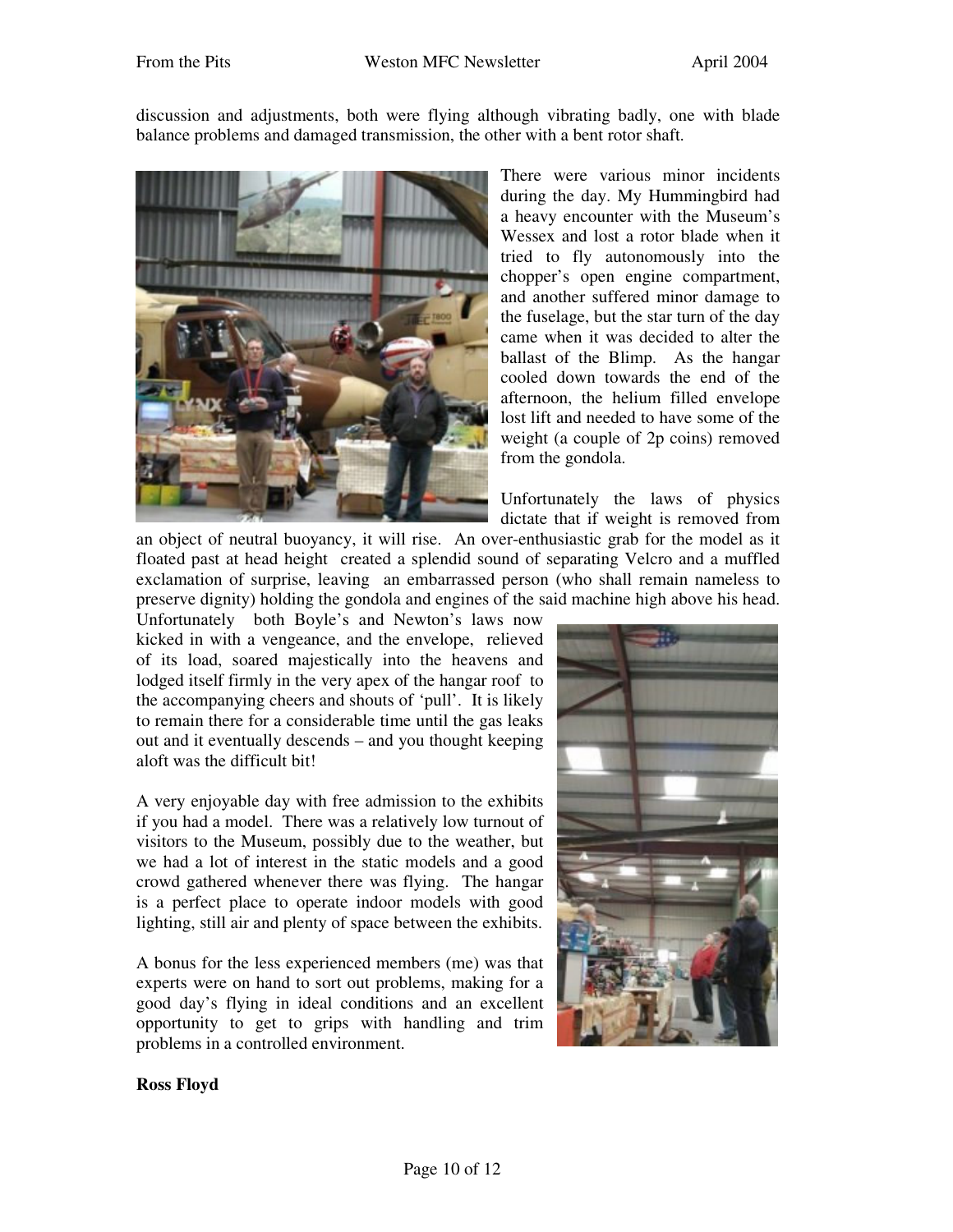## **Readers' Letters**

Fellow club members,

On Sunday 7<sup>th</sup> March **Terry Davis** set up my brand new Ripmax T.40 trainer with other members. As it was a first flight, Terry flew the plane which performed superbly. In turn I flew it and was delighted with its accurate response to control inputs and generally smooth performance.

Deciding to quit while I was ahead I marched over the little bridge and tripped, making an unscheduled take off and landing on the model, damaging the wing, fuselage  $\&$  tail.

This was not the worst moment of my life, but it came close.

Later a big surprise at the April club night. **Pat Teakle**, who had been nursing a plastic bag, presented me with a collection from the members.

I will always remember the kindness of our club members and am so grateful. Thank you all very much.

**Brian Grace**

#### **Know Your Aircraft**



Full marks if you can recognise the aeroplane pictured here. Most members of this club really should know…

Even fuller marks if you can name the air force it belongs to.

Answers next issue.

## **Club Members of the Future**

Budding pilot **David Thompson** (aged one and a half) gets to grips with the flight simulator. According to Dad **Robin**, David likes crashing helicopters, which gives him an affinity with several other club members…